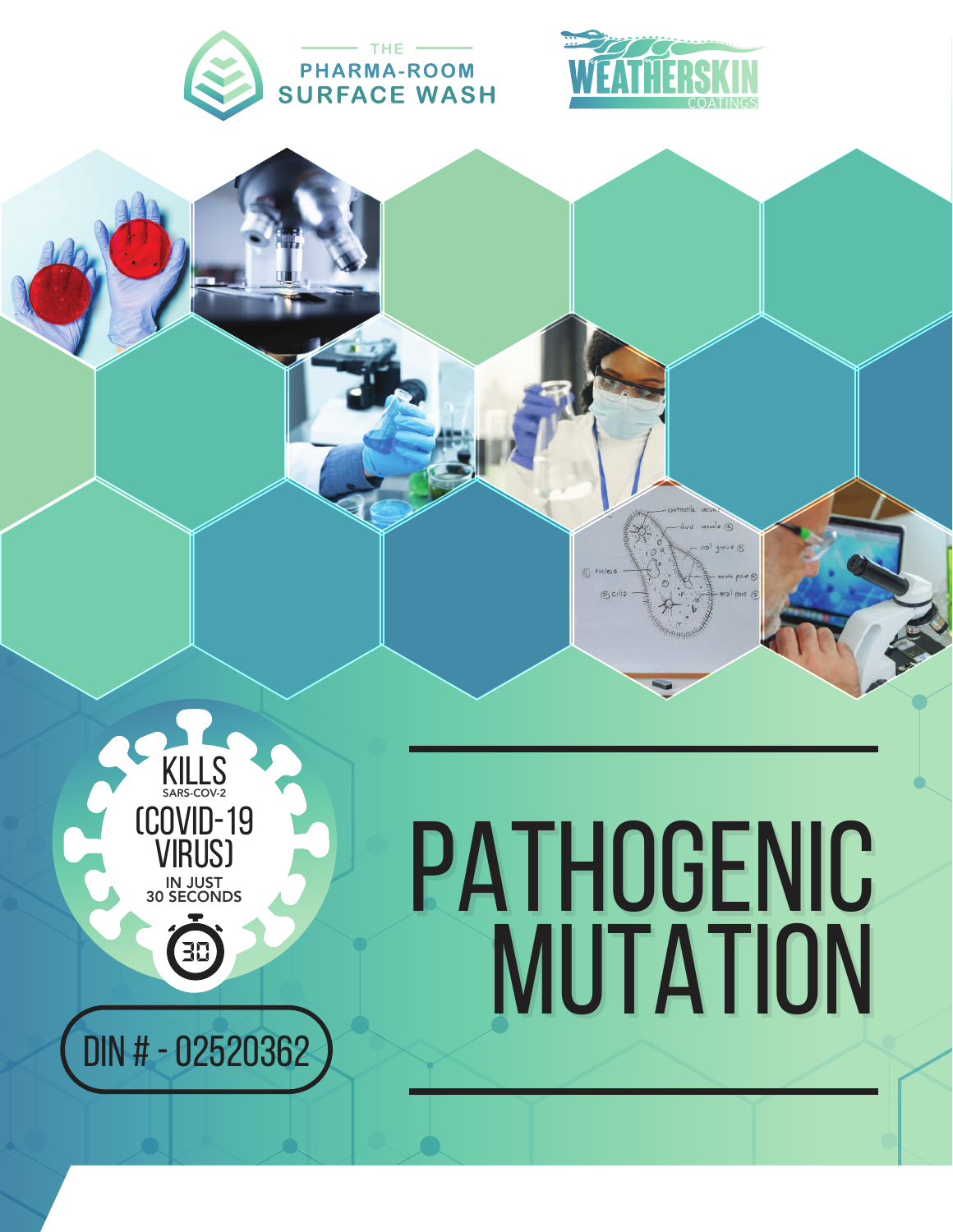

## A NEXT-GEN DISINFECTANT FOR TODAY'S AND TOMORROW'S PATHOGENS

## WHAT IS A PATHOGENIC MUTATION?

Pathogenic Mutation occurs with most high performance antiseptics and sanitizers. This affects products making them increasingly less effective at disinfecting/sanitizing since ever larger amounts of product must be used for the same performance. Eventually the pathogens mutates enough to become fully resistant to the product ex:chlorine and cryptosporidium

Chlorine Dioxide is not affected by pathogenic mutation because of the unique way it kills by disabling the life proteins of simple organisms. Chlorine Dioxide and Sodium hypochlorite (bleach) is an oxidizer. That is not the key in determining whether a product can be affected by pathogenic mutation. The determining factor is at the molecular level where chlorine dioxide is completely unique. This is in addition to being SAFE and FAST among other virtues.

We have sold products to breweries when competing products were 100%+ more because of pathogenic mutation. Had the breweries not been swabbed and tested they would not have known that their sanitizers were no longer effective.